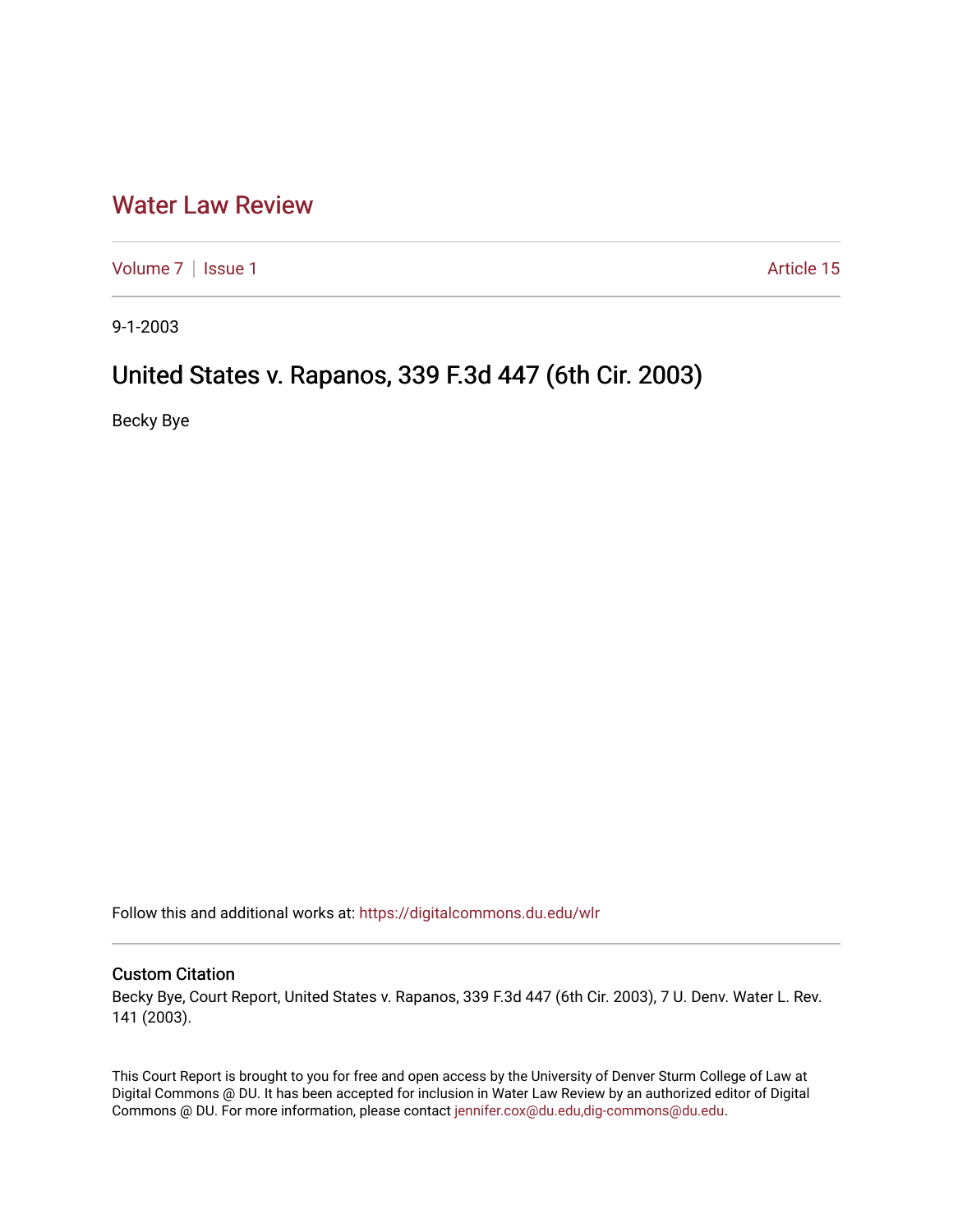*COURT REPORTS*

determined that compliance with the writ would not impose a substantial burden upon the Corps because Detroit agreed to both pay all costs associated with disposal and indemnify the Corps for any additional liability. With respect to the fourth factor, the court held that the Corps' assistance was necessary because of the lack of feasible alternatives and exigent circumstances. Finally, with regard to the fifth factor the Corps argued that the National Environmental Policy Act ("NEPA") required an environmental study even though the district court found otherwise. The Sixth Circuit then held that to review the Corps claim the district court should have applied the arbitrary and capricious standard. Because the district court did not apply this standard to the instant case, the Sixth Circuit remanded the case to determine whether the Corps decision to perform an environmental assessment was arbitrary and capricious.

*Karen L. Golan*

### **United States v. Rapanos, 339 F.3d 447 (6th Cir. 2003)** (holding

wetlands adjacent to a drain and hydrologically connected to navigable waters established jurisdiction under the Clean Water Act).

John Rapanos owned one hundred and seventy-five acres of land in Bay County, Michigan. Wetlands on the property, which were the subject of this dispute, lie between eleven and twenty miles from the nearest navigable-in-fact water. In 1988, Rapanos made plans to clear the trees from the land and eradicate the wetlands on his property. In an effort to sell the plot to developers, Rapanos proceeded to destroy wetlands that thrived on his property. The Michigan Department of Natural Resources ("Department") informed him that a permit would be necessary for development on the area. Later, Rapanos sought to destroy any paper evidence that reported wetlands on his property. Despite Department and Environmental Protection Agency ("EPA") warnings, Rapanos began destroying the wetlands. The EPA charged Rapanos with knowingly discharging pollutants into the waters of the United States without a permit-a violation of the Clean Water Act ("CWA"). The **EPA** alleged that these wetlands were connected to "navigable waters," which the CWA protects. Rapanos argued that the wetlands on his land were not "navigable waters" because they are not directly adjacent to navigable waters. Rapanos' first trial ended in a mistrial and the second trial in the United States District Court for the Eastern District of Michigan concluded with a guilty verdict. After granting Rapanos' motion for a new trial, the district court found that the court committed plain error. The United States Court of Appeals for the Sixth Circuit reversed this holding, remanding the case to the district court for sentencing. The district court sentenced Rapanos to three years probation and a fine of \$185,000. After appealing the conviction, the United States Supreme Court granted *certiorari* and remanded the case to the Sixth Circuit, which remanded back to the